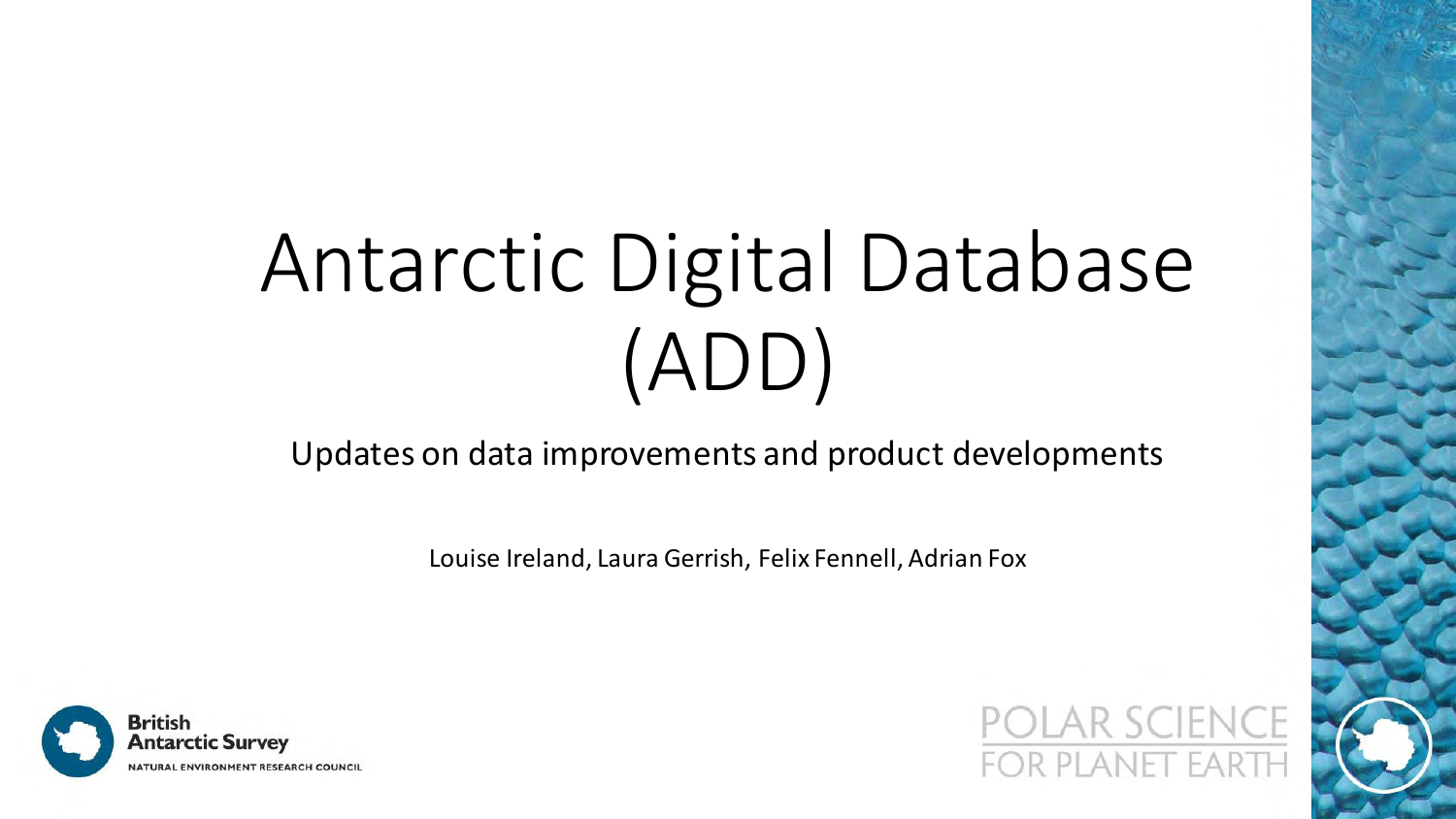#### **Outline**

- Since last SCAGI….
	- ADD team
	- ADD product definition
	- Overview of the latest releases, ADD v7.1 and v7.2
	- Review of plans presented at the last SCAGI meeting

• Plans for the next release, ADD v7.3



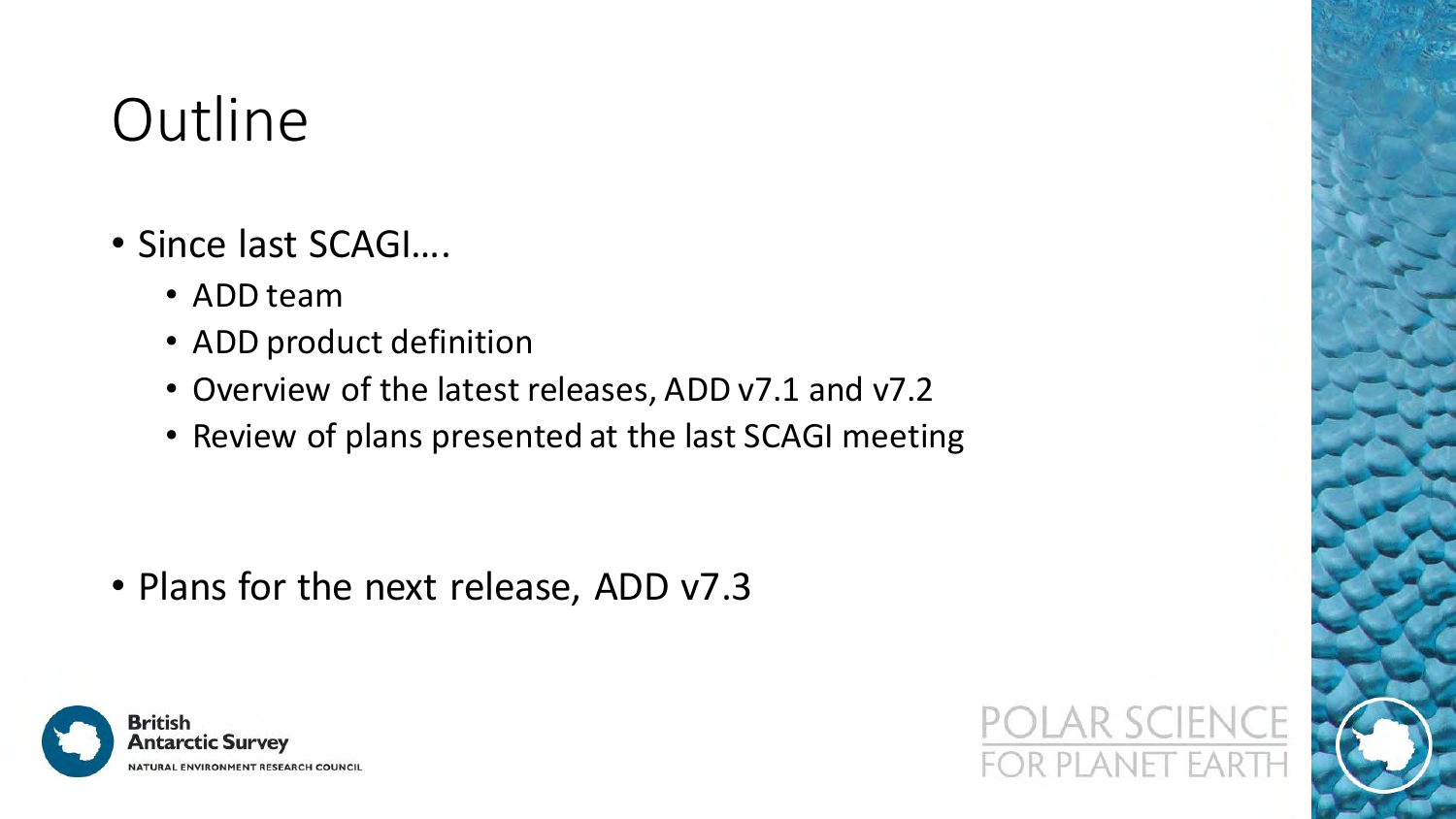#### Since last SCAGI….

#### $\left| \begin{array}{c} 1 \end{array} \right|$  New team



Operational Lead Laura Gerrish



Technical Lead Felix Fennell



System Lead Louise Ireland



 $\begin{array}{c|c} 2) & 2 \end{array}$  2 ADD releases

3)

- ADD v7.1 August 2019 - ADD v7.2 May 2020

Work on product and data definition

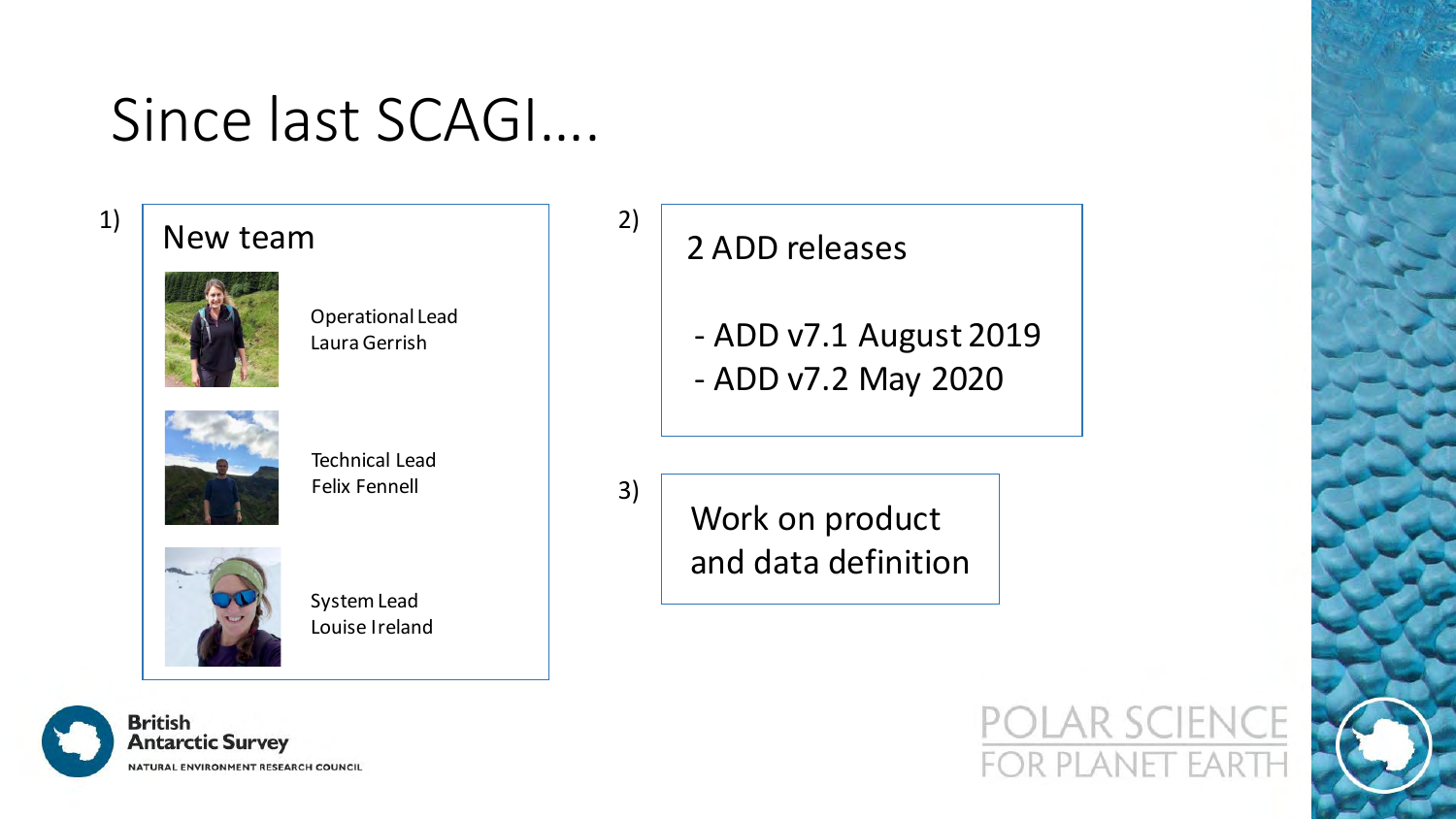

 $P()$ **FOR PLANET EART** 

> imagerybasemapsearthco

**El Contact** 

Access

dd layer to GIS ca

Download file &

Download file &

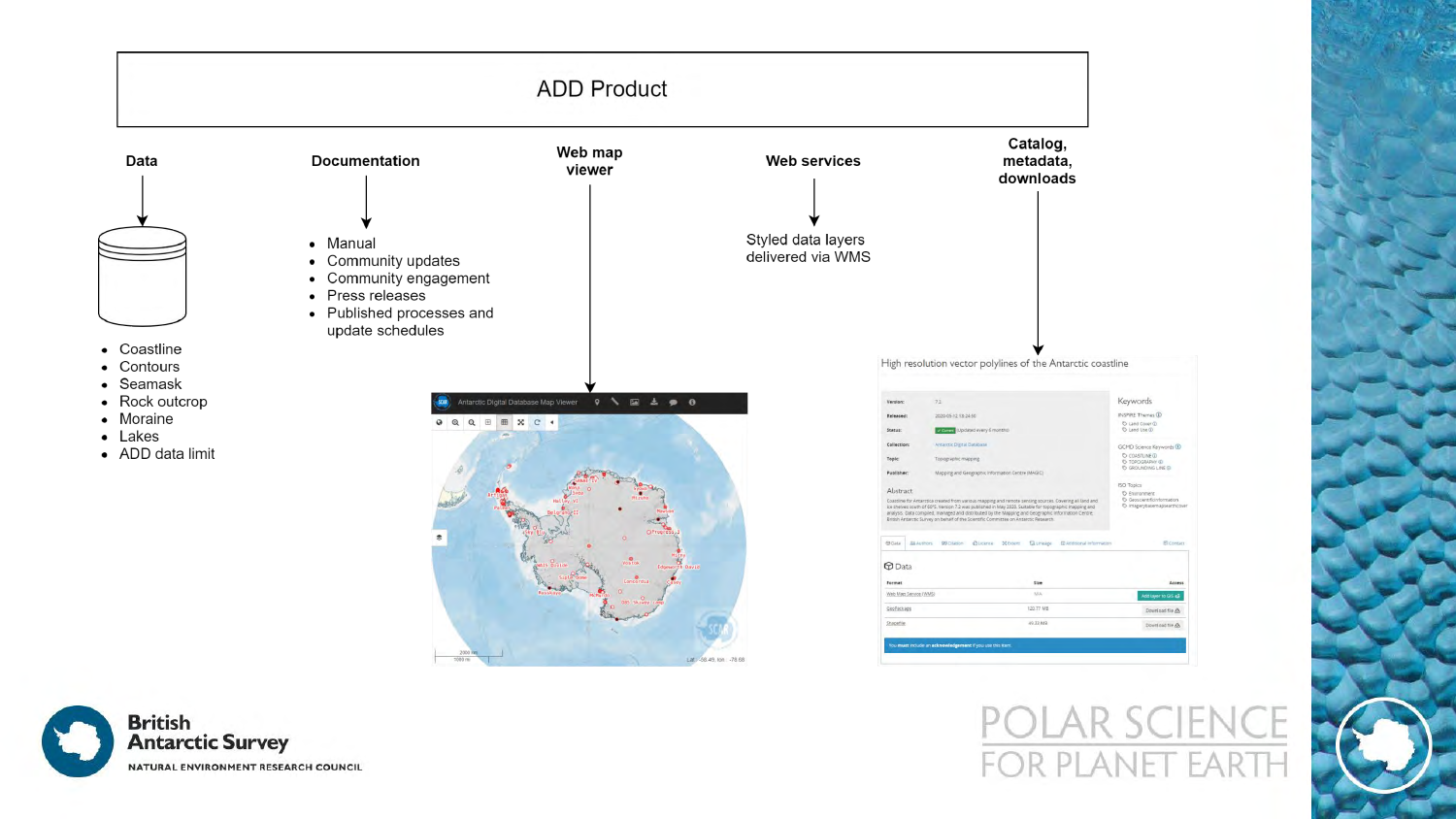#### Web map viewer supplementary datasets





- Sub-Antarctic coastline
- Antarctic Circle
- Ice feature catchments
- Hillshade
- Facilities
- Historic sites and monuments
- Coastal change
- Bathymetry
- Surface DEM
- Bed DEM
- LIMA Mosaic

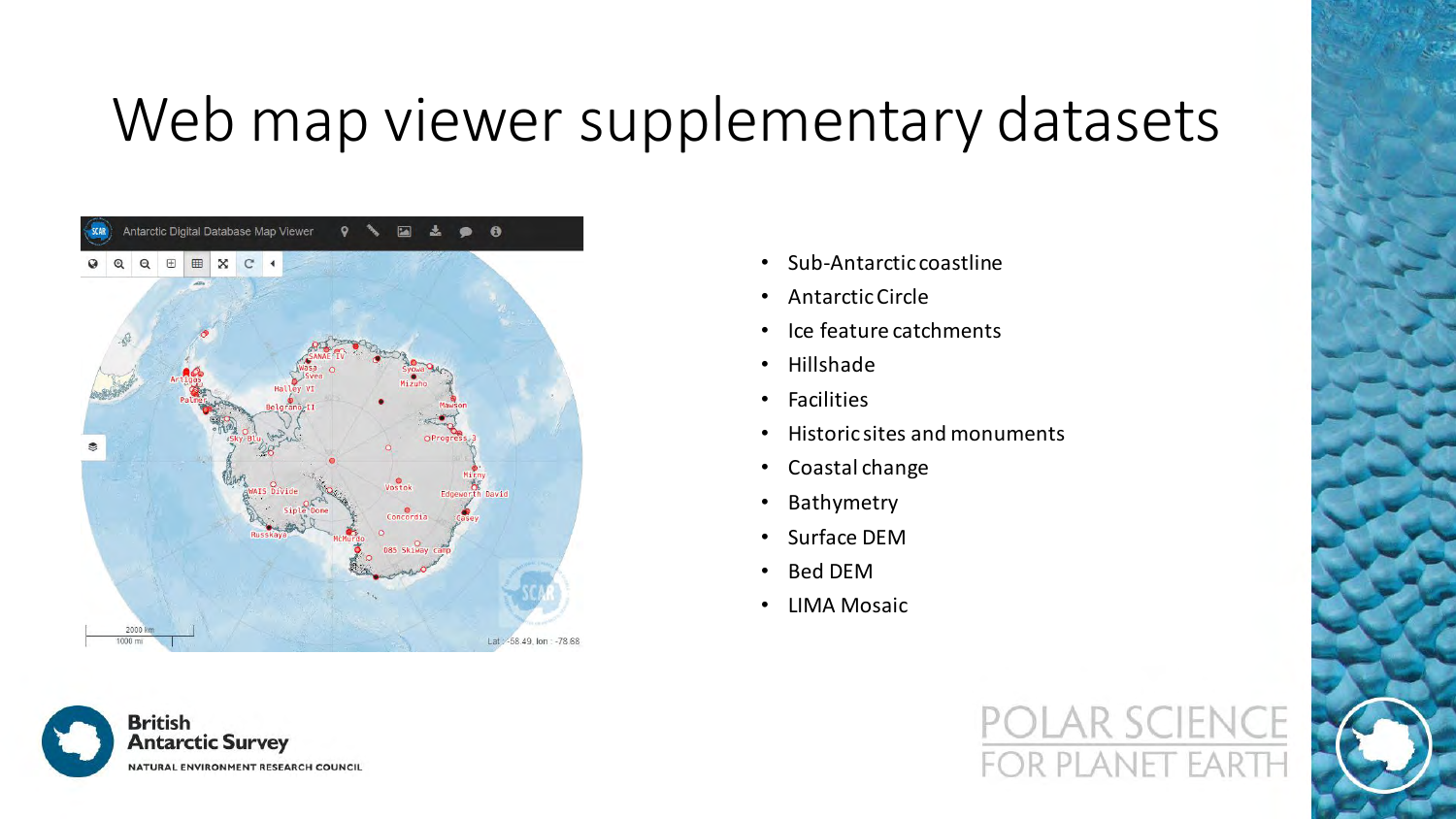

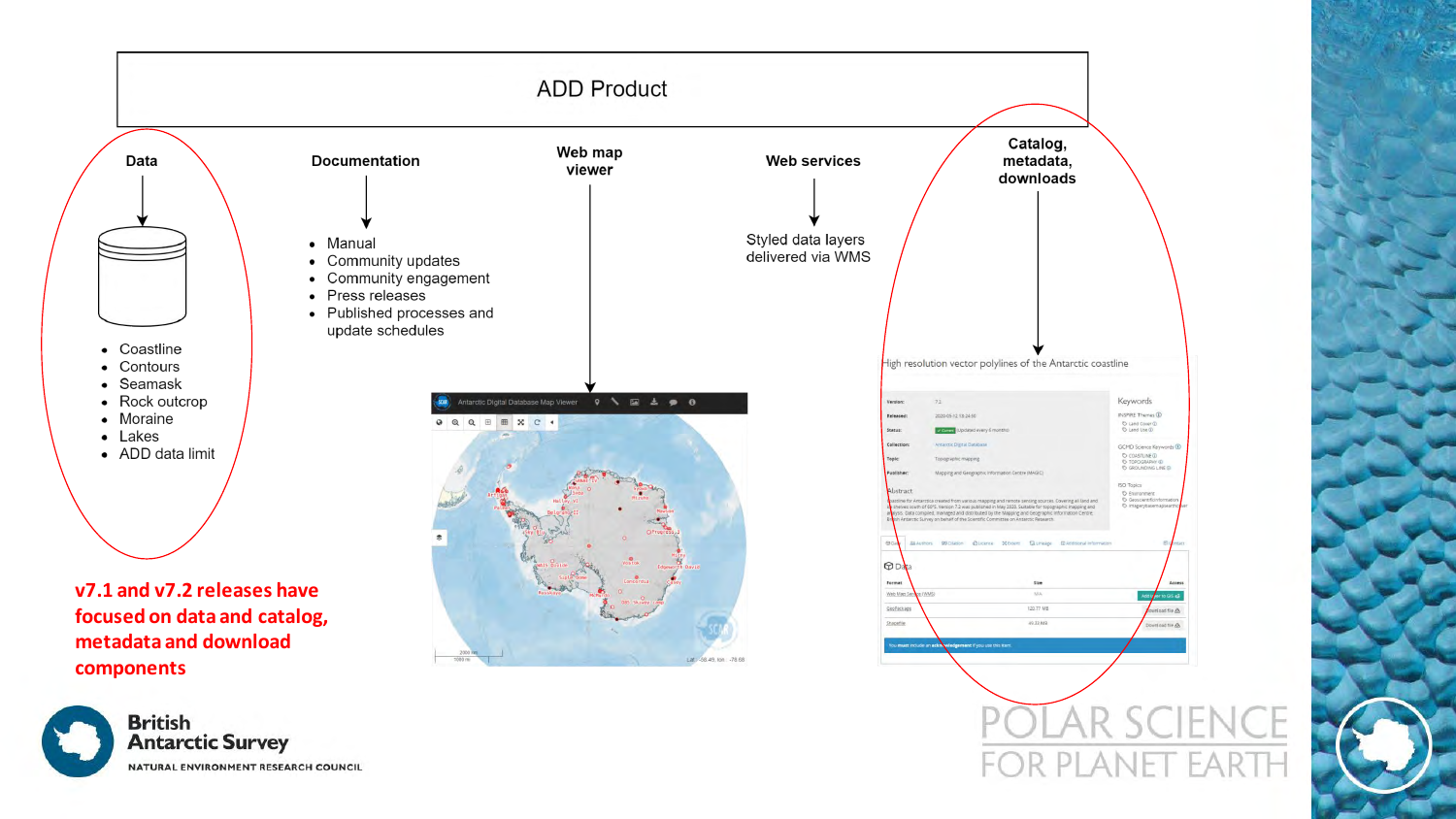## ADD v7.1 and v7.2 release - Data updates





- Large coastline updates, including:
	- New South Shetland Islands and Balleny Islands coastline
	- Ice shelves and islands updated around Pine Island Bay
	- Ice shelves checked/updated from Ross along to Mertz Ice Shelf
	- Other smaller updates including Franklin Island, Amery Ice Shelf and Peter I Øy
- New hillshade, surface DEM and bed DEM
- Updated Historic Sites Monuments layer
- Some known errors corrected in rock outcrop and contours

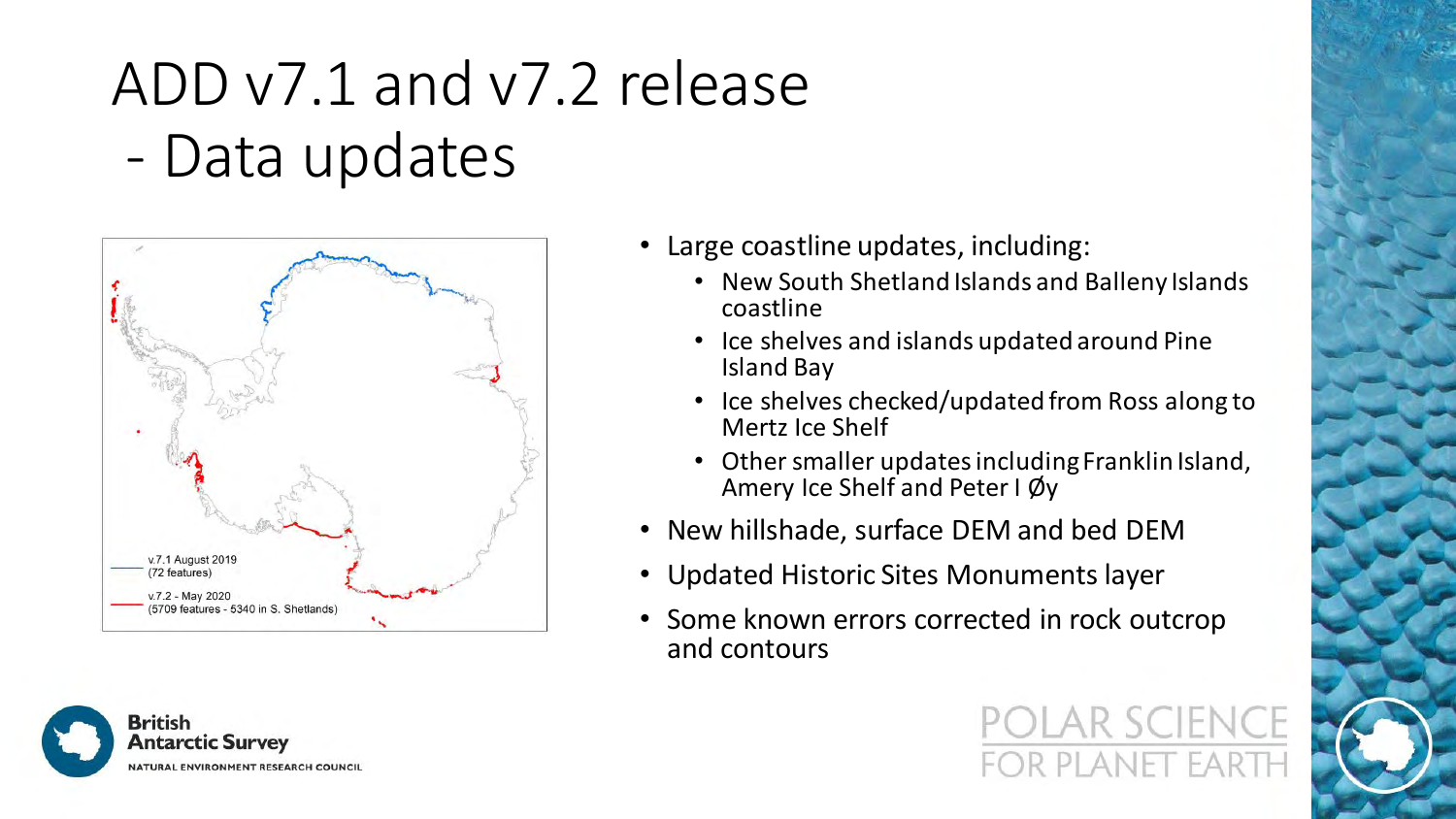#### ADD v7.2 release - Data updates





# FOR PLANET EART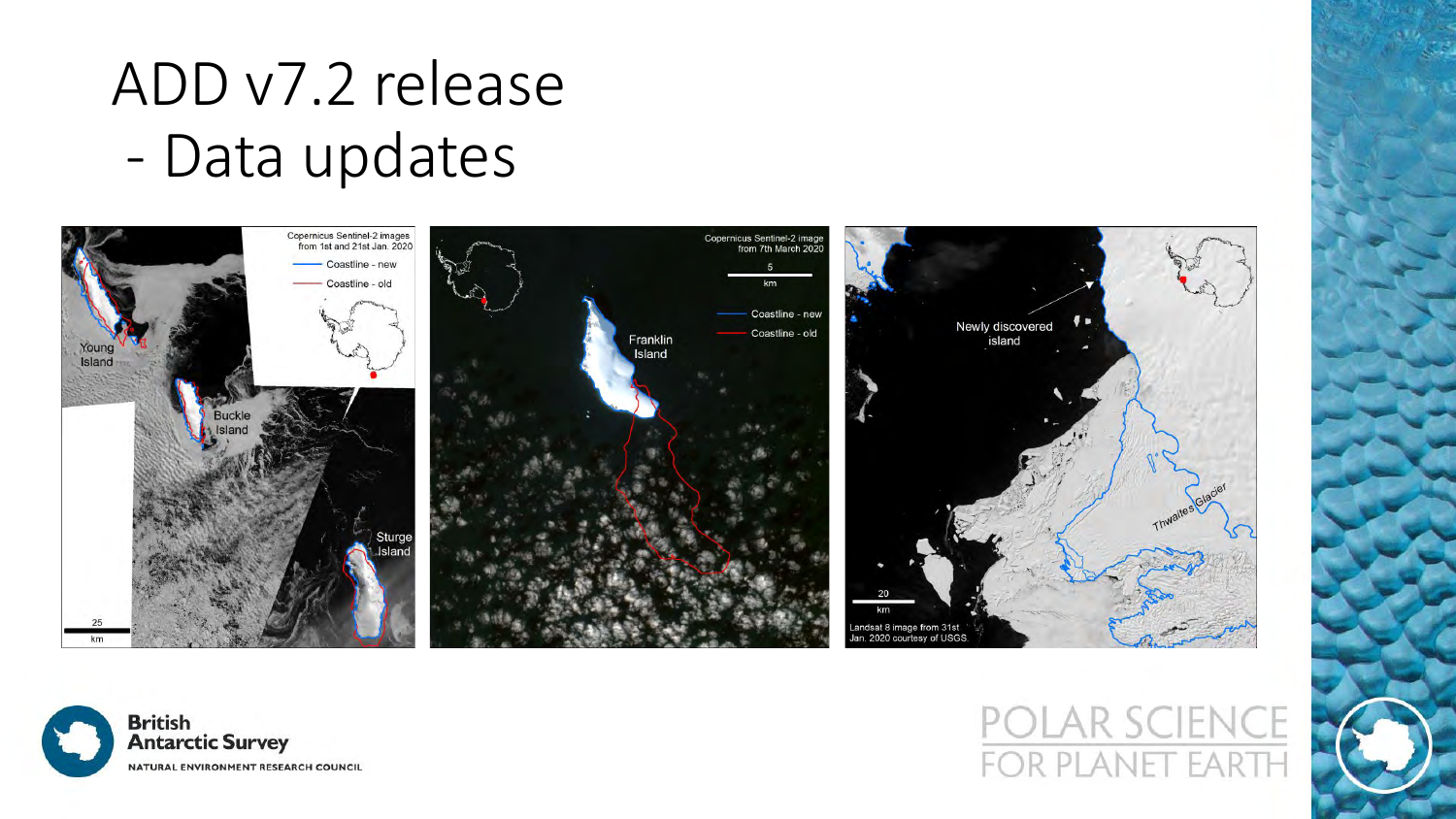## ADD v7.2 release - Data catalog, metadata and downloads

High resolution vector polylines of the Antarctic coastline





- New data catalog
- Backed by ISO compliant metadata
- Addition of GeoPackages as a standard download
- We no longer offer KML or CSV formats
- Download metrics

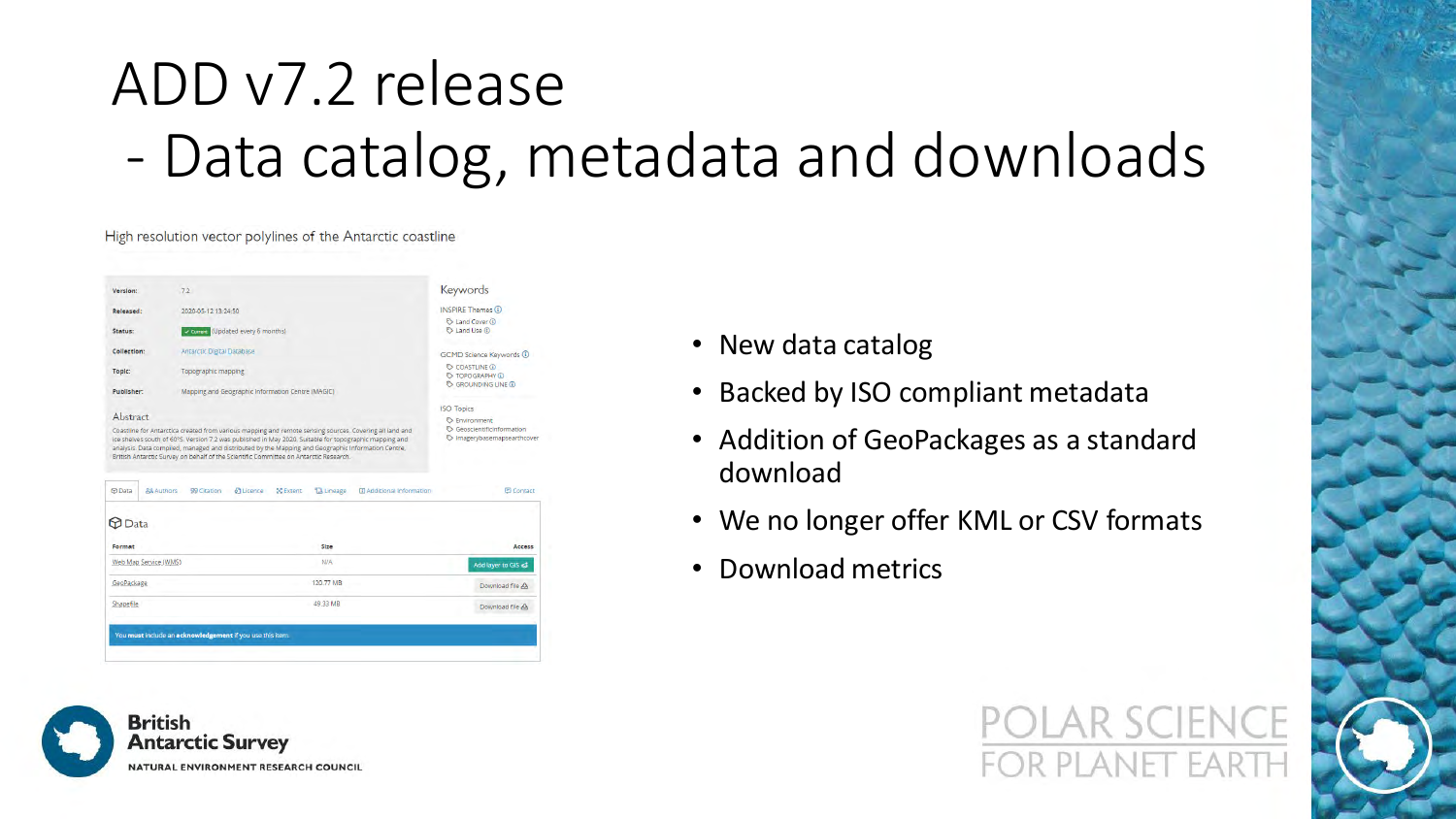## Review of plans presented at previous SCAGI meeting

| <b>Action</b>                                                                                                                                        | <b>Status</b>                                           |
|------------------------------------------------------------------------------------------------------------------------------------------------------|---------------------------------------------------------|
| Complete and incorporate topologically correct data                                                                                                  | Corrections applied in v7.1 and ongoing                 |
| Continuous monitoring of ice shelf changes with special focus on Thwaites Glacier region supporting<br>International Thwaites Glacier Collaboration. | Updates fed in to v7.1 and v.7.2 and<br>ongoing         |
| New topographic data for South Shetland Islands from BAS                                                                                             | Complete                                                |
| Review of data management, QA and infrastructure and publication of updated processes                                                                | Ongoing. Documentation planned for<br>release with v7.3 |
| Possible update to grounding line data (Rignot data set)                                                                                             | Some areas updated in v7.3, ie. Thwaites<br>region      |
| New topographic data for South Orkney Islands                                                                                                        | Planned for release in y7.3                             |
| Data layer for Air Operations (contours in feet) and spot heights (REMA/Tandem-x + directly measured)                                                | Incomplete - licensing issues                           |
| Better rock outcrop in the "polar-gap" – automated mapping from MODIS spectral data                                                                  | Incomplete                                              |



**ENCE** R PLANET FART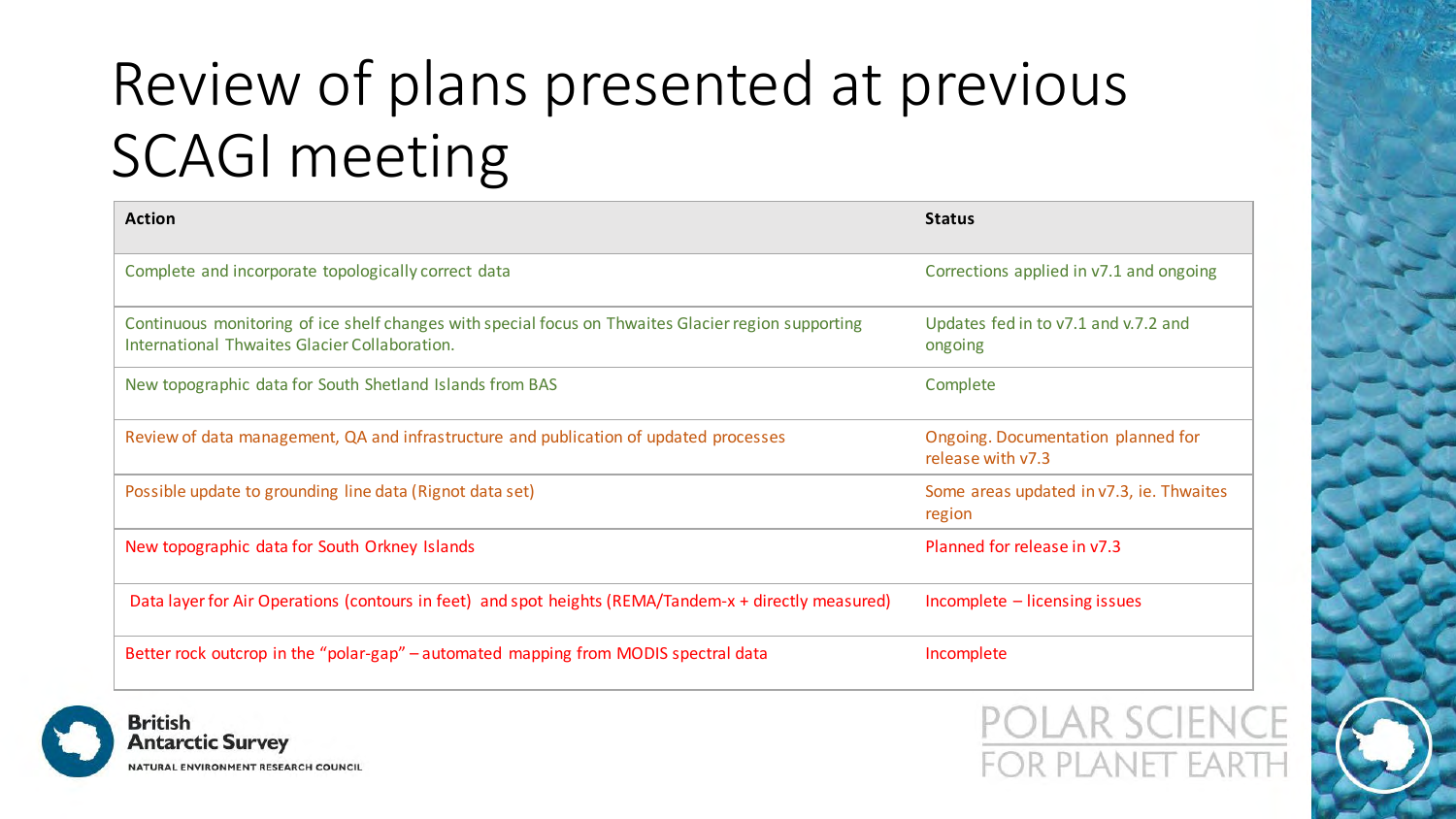### Plans for ADD v7.3 release: September 2020

| <b>Product component</b>          | <b>Planned updates</b>                                                   |
|-----------------------------------|--------------------------------------------------------------------------|
| Data                              | Coastline continuous updates to ice shelves<br>Contours and spot heights |
|                                   | New South Orkneys topographic data                                       |
| Documentation                     | Publication of updated manual                                            |
| Web map viewer                    | No updates planned                                                       |
| Web services                      | Review and rationalization of layers and basemaps offered                |
| Catalogue, metadata and downloads | Updates to metadata as necessary                                         |
|                                   | Issuing of DOIs for datasets                                             |
|                                   | Open-sourcing of catalogue software                                      |
|                                   | General improvements to record formatting                                |
|                                   | Initial support for dataset versions                                     |